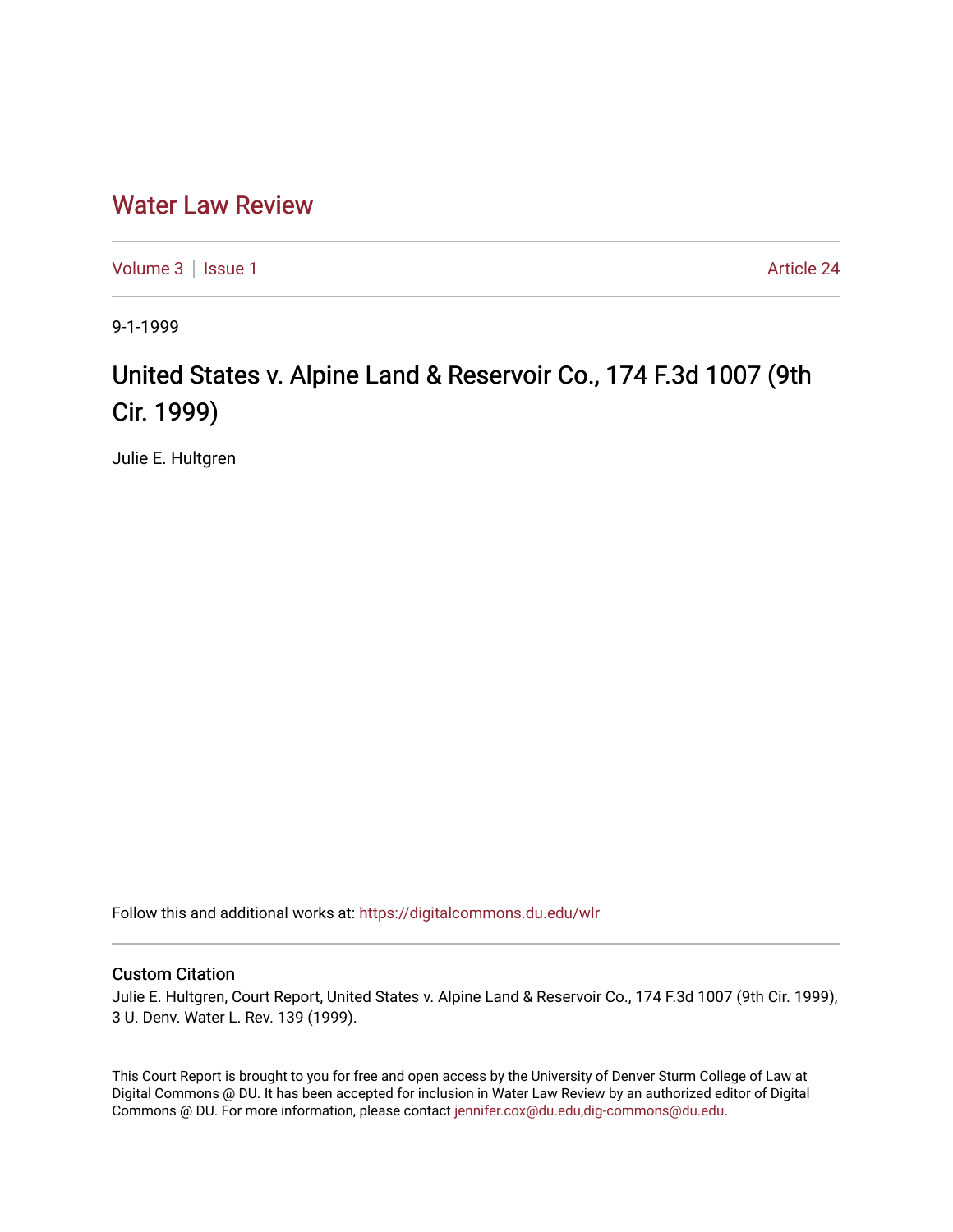permits to five large municipalities in Arizona. During the notice and comment period, Defenders of Wildlife objected to the draft permits because they did not include numeric limitations to ensure compliance with the state water quality standards. The EPA revised the drafts but still did not include numeric limitations. Defenders of Wildlife were unable to obtain administrative relief within the EPA and therefore sought review in Federal Court.

The Ninth Circuit considered whether the EPA's decision to issue the permits without requiring numerical compliance with state standards was arbitrary, capricious, or an abuse of discretion. The court first looked to see if the language of the Clean Water Act governing the issuance of EPA permits was clear. Since the language was clear, the court did not need to determine if the EPA's decision was arbitrary, capricious, or an abuse of discretion. The court focused on the express language of the statute.

The statutory provision in question specifically distinguished between industrial and municipal storm-sewer discharges. The statute then stated that municipal storm-sewer discharges must be reduced to the maximum extent practicable. The court found that the provision requiring industrial storm-sewer discharges to comply with state law was intentionally left out of the provision for municipal storm-sewer discharges. This interpretation gave the EPA discretion to determine what pollution controls were necessary. The EPA determined that the best management practices were appropriate for municipal stormsewer discharges, and actual numeric limitations were unnecessary. Thus the court denied the petition for review.

*Rebekah King*

United States v. Alpine Land **& Reservoir Co.,** 174 **F.3d 1007** (9th **Cir.** 1999) (holding that the federal court has continuing and exclusive jurisdiction to hear appeals from decisions of the Nevada State Engineer involving federally adjudicated water rights and that the federal court did not abuse its discretion by enjoining the Nevada state court proceeding).

A dispute occurred concerning the jurisdiction of the United States District Court for the District of Nevada ("Federal Court") to hear appeals concerning water rights owned by the United States Fish and Wildlife Service ("FWS") adjudicated under the Alpine and Orr Ditch Decrees ("Decrees"). The Federal Court adjudicated the original water rights of the Newlands Reclamation Project in the Decrees in the early 1900's.

On April 4, 1996, FWS filed two applications to change the place and manner of use of their water rights with the State Engineer. Churchill County ("County") filed a protest to each application. The State Engineer granted one of the applications and FWS withdrew the